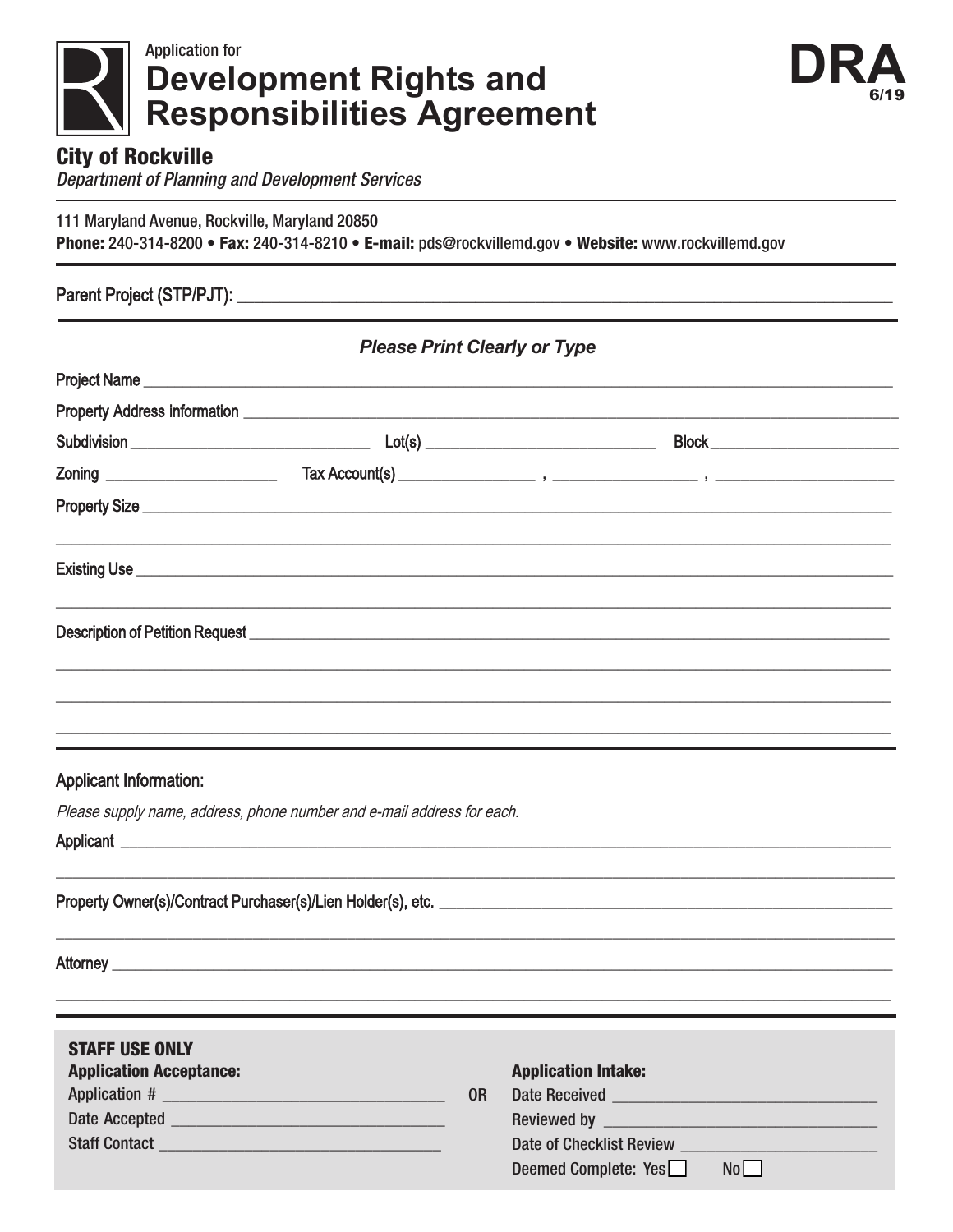The Applicant hereby certifies under the penalties of perjury and agrees as follows: (1) That the Applicant is authorized to make this application on behalf of all persons having a legal or equitable interest in the property, including, but not limited to, all property owners, contract purchasers, and/or lienholders; (2) That this information is correct; and (3) That the Applicant will comply with all applicable City Code requirements.

\_\_\_\_\_\_\_\_\_\_\_\_\_\_\_\_\_\_\_\_\_\_\_\_\_\_\_\_\_\_\_\_\_\_\_\_\_\_\_\_\_\_\_\_\_\_\_\_\_\_\_\_\_\_\_\_\_\_\_\_\_\_\_\_\_\_\_\_

\_\_\_\_\_\_\_\_\_\_\_\_\_\_\_\_\_\_\_\_\_\_\_\_\_\_\_\_\_\_\_\_\_\_\_\_\_\_\_\_\_\_\_\_\_\_\_\_\_\_\_\_\_\_\_\_\_\_\_\_\_\_\_\_\_\_\_\_\_\_\_\_\_\_\_

Printed Name

Signature of Owner or Agent